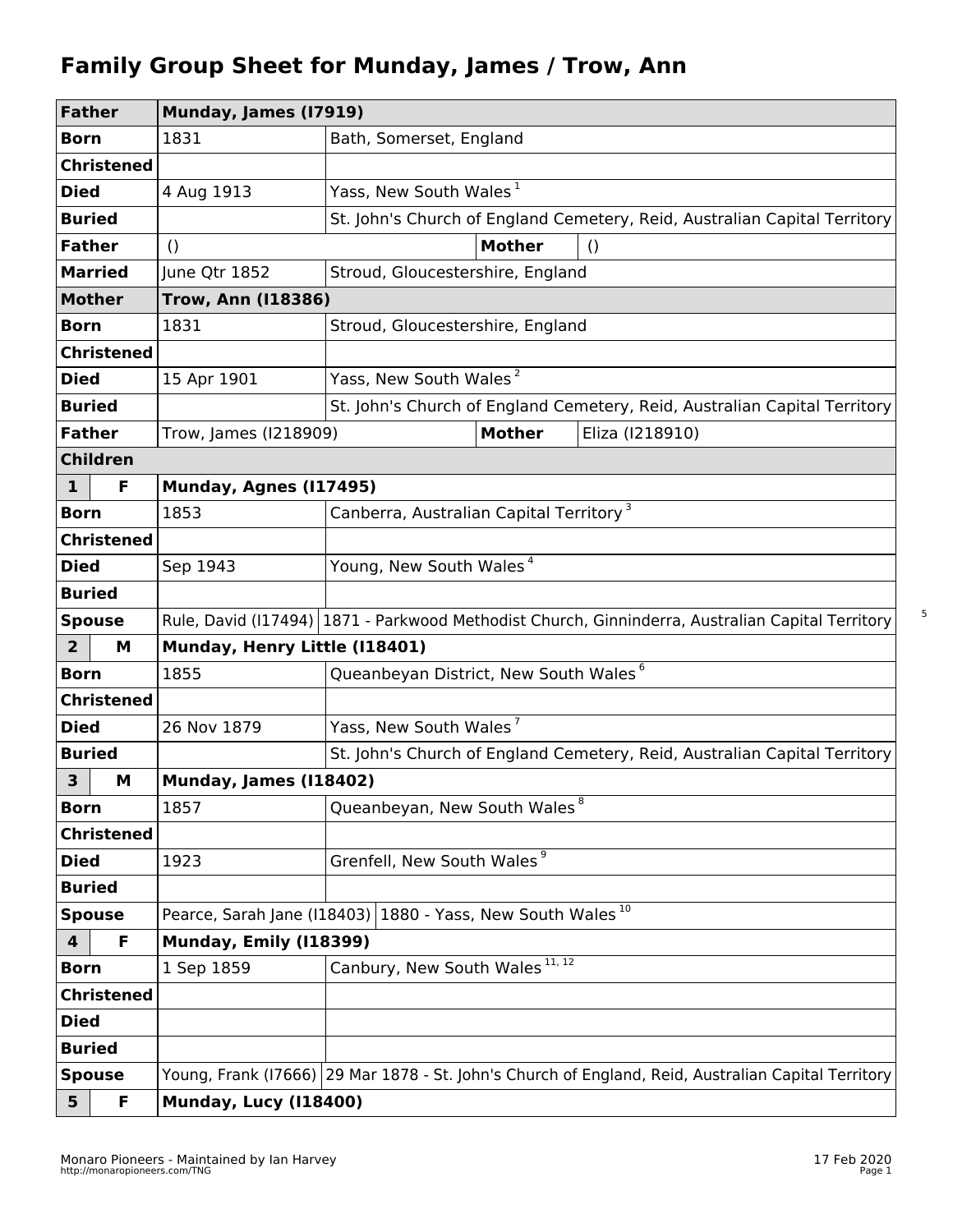## **Family Group Sheet for Munday, James / Trow, Ann**

| <b>Born</b>       |                   | Nov 1861                                                                                        | Queanbeyan, New South Wales <sup>13</sup>                                 |  |  |
|-------------------|-------------------|-------------------------------------------------------------------------------------------------|---------------------------------------------------------------------------|--|--|
|                   | <b>Christened</b> |                                                                                                 |                                                                           |  |  |
| <b>Died</b>       |                   | 20 Feb 1863                                                                                     | Queanbeyan, New South Wales <sup>14</sup>                                 |  |  |
| <b>Buried</b>     |                   |                                                                                                 | St. John's Church of England Cemetery, Reid, Australian Capital Territory |  |  |
| 6                 | F.                | Munday, Elizabeth (I18397)                                                                      |                                                                           |  |  |
| <b>Born</b>       |                   | 1864                                                                                            | Queanbeyan, New South Wales <sup>15</sup>                                 |  |  |
| <b>Christened</b> |                   |                                                                                                 |                                                                           |  |  |
| <b>Died</b>       |                   |                                                                                                 |                                                                           |  |  |
| <b>Buried</b>     |                   |                                                                                                 |                                                                           |  |  |
| <b>Spouse</b>     |                   |                                                                                                 | Blake, Henry P. (118406) 1889 - Young, New South Wales <sup>16</sup>      |  |  |
| $\overline{7}$    | М                 | Munday, William (I206441)                                                                       |                                                                           |  |  |
| <b>Born</b>       |                   | 1868                                                                                            | Queanbeyan, New South Wales <sup>17</sup>                                 |  |  |
| <b>Christened</b> |                   |                                                                                                 |                                                                           |  |  |
| Died              |                   | 9 Sep 1957                                                                                      | Camden, New South Wales <sup>18</sup>                                     |  |  |
| <b>Buried</b>     |                   |                                                                                                 |                                                                           |  |  |
| <b>Spouse</b>     |                   | Southwell, Charlotte Ann (1206442) 1889 - Wattle Park Queanbeyan, New South Wales <sup>19</sup> |                                                                           |  |  |
| 8                 | М                 | Munday, Frederick (I18398)                                                                      |                                                                           |  |  |
| <b>Born</b>       |                   | 1870                                                                                            | Gungahlin, Australian Capital Territory <sup>20</sup>                     |  |  |
| <b>Christened</b> |                   |                                                                                                 |                                                                           |  |  |
| <b>Died</b>       |                   | 1 Mar 1952                                                                                      | Canberra, Australian Capital Territory                                    |  |  |
| <b>Buried</b>     |                   |                                                                                                 | St. John's Church of England Cemetery, Reid, Australian Capital Territory |  |  |
| <b>Spouse</b>     |                   | Mackay, Rebecca (I18407) 1897 - Yass, New South Wales <sup>21</sup>                             |                                                                           |  |  |
| 9                 | М                 | Munday, Walter David (I17410)                                                                   |                                                                           |  |  |
| <b>Born</b>       |                   | 1873                                                                                            | Queanbeyan, New South Wales <sup>22</sup>                                 |  |  |
| <b>Christened</b> |                   |                                                                                                 |                                                                           |  |  |
| <b>Died</b>       |                   | 1944                                                                                            | Yass, New South Wales <sup>23</sup>                                       |  |  |
| <b>Buried</b>     |                   |                                                                                                 |                                                                           |  |  |
| <b>Spouse</b>     |                   | Southwell, Lucy Jane (I18370) 1896 - Queanbeyan, New South Wales <sup>24</sup>                  |                                                                           |  |  |
|                   |                   |                                                                                                 |                                                                           |  |  |
|                   |                   |                                                                                                 |                                                                           |  |  |
|                   |                   |                                                                                                 |                                                                           |  |  |